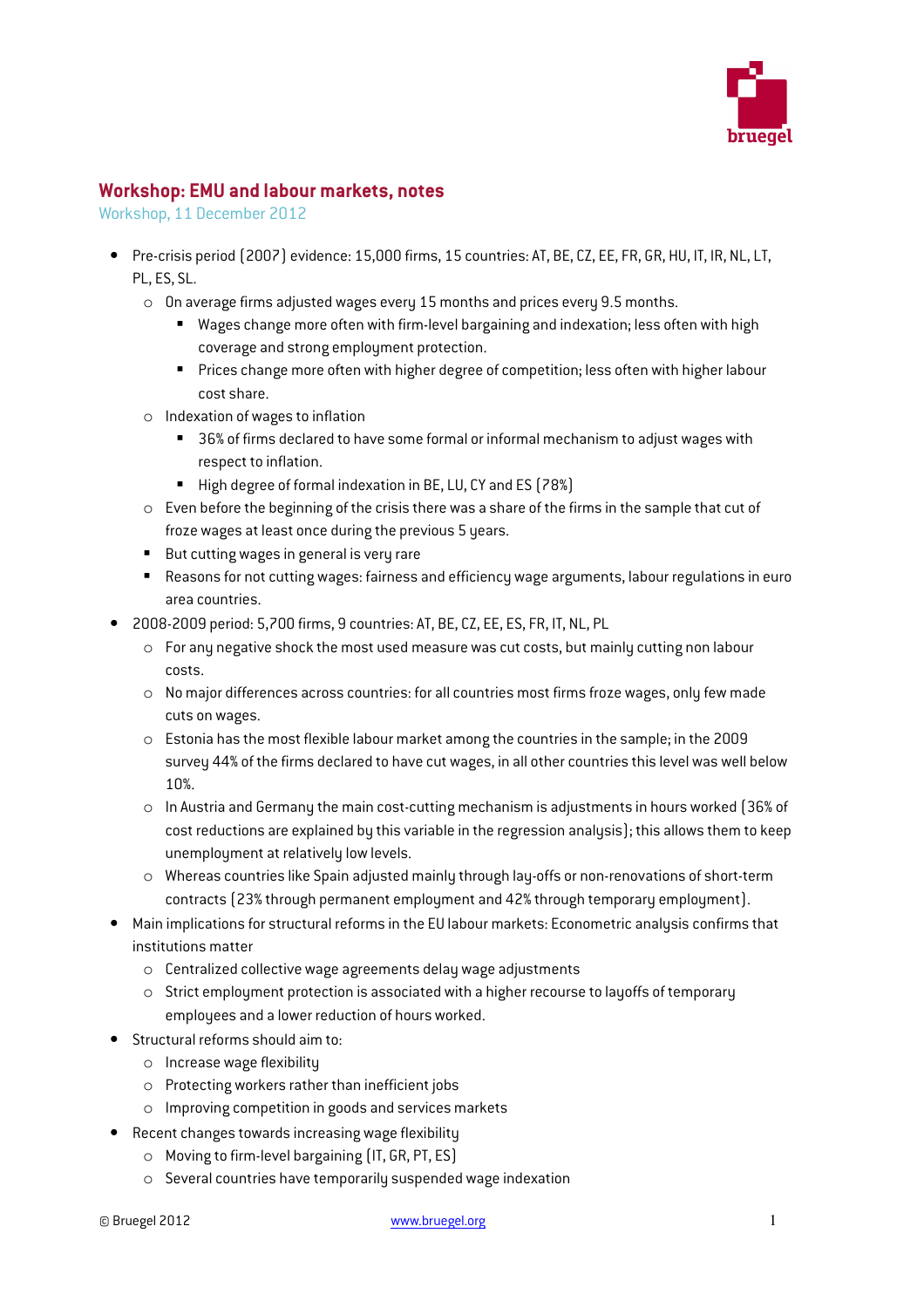

- Macro picture
	- o During the crisis compensation per employee/hour, negotiated wages and hourly labour costs kept increasing in the euro area
	- $\circ$  This is mainly a result of the composition effect (lay-offs of mostly low wage workers, controlling for this variable leads to reductions in compensation in many countries)

## Nominal wage rigidity under severe downturn: dysfunctional labour market by Pedro Portugal (Bank of Portugal). The Portuguese case

- According to the OECD, Portugal used to be the most protected labour market among its member states.
- Higher nominal wage rigidity among EU countries (Dickens et at., JEP, 2006)
- Nominal wages reductions forbidden by law since the 50's, this law is still applied.
- There's a minimum wage and the share of minimum wage workers has increased from less than 8% in 2006 to above 14% in 2009, meaning that the minimum wage does bind.
- There are about 30,000 wage floors: minimum wage by occupation category
- Chronic problem: wage rises above labour productivity increases
- Before the euro this chronic problem was solved through nominal devaluations; not possible anymore.
- Currently (2012), over 45% of Portuguese firms have frozen their wages; about 20% in 2009.
- Econometric analysis
	- o Wage formation determinants: 66% insiders' wage, 22% collective agreements, 11% minimum wages.
	- o Collective agreements and minimum wages proven to significantly increase the probability of firm failure.
- Labour unions with great power; they influence above 90% of the wage setting in the economy, even though only around 10% of the workers are actual member of the unions. Union members can get almost 200% of wage premium over non-members.
- Reforms underway
	- o Frozen minimum wages until better market conditions arise
	- o A clear criteria to extend wage agreements to all sectors
	- o Reductions on severance pay
	- o Reductions on overtime pay
	- o Flexible work schedule arrangements (bank of hours)
	- o Reduction on administrative costs of individual dismissals
- Reforms still needed
	- $\circ$  End the monopoly of wage bargaining by trade unions
	- o Promote firm-level wage negotiations (through work councils)
	- o Allow firms to opt-out from collective agreements
	- $\circ$  Prepare opting-in options for the future
	- $\circ$  Introduce representation mechanisms that reveal the actual constituency of unions and employer associations (e.g., firm level elections)
	- o Independent financing of trade unions and employer associations

## Insurance and incentives in a monetary union by Thomas Philippon (NBER, CEPR)

- How to make the euro zone a stable currency area? Insurance and incentives
- Banking Union
	- o Insurance and incentives = Supervision and resolution